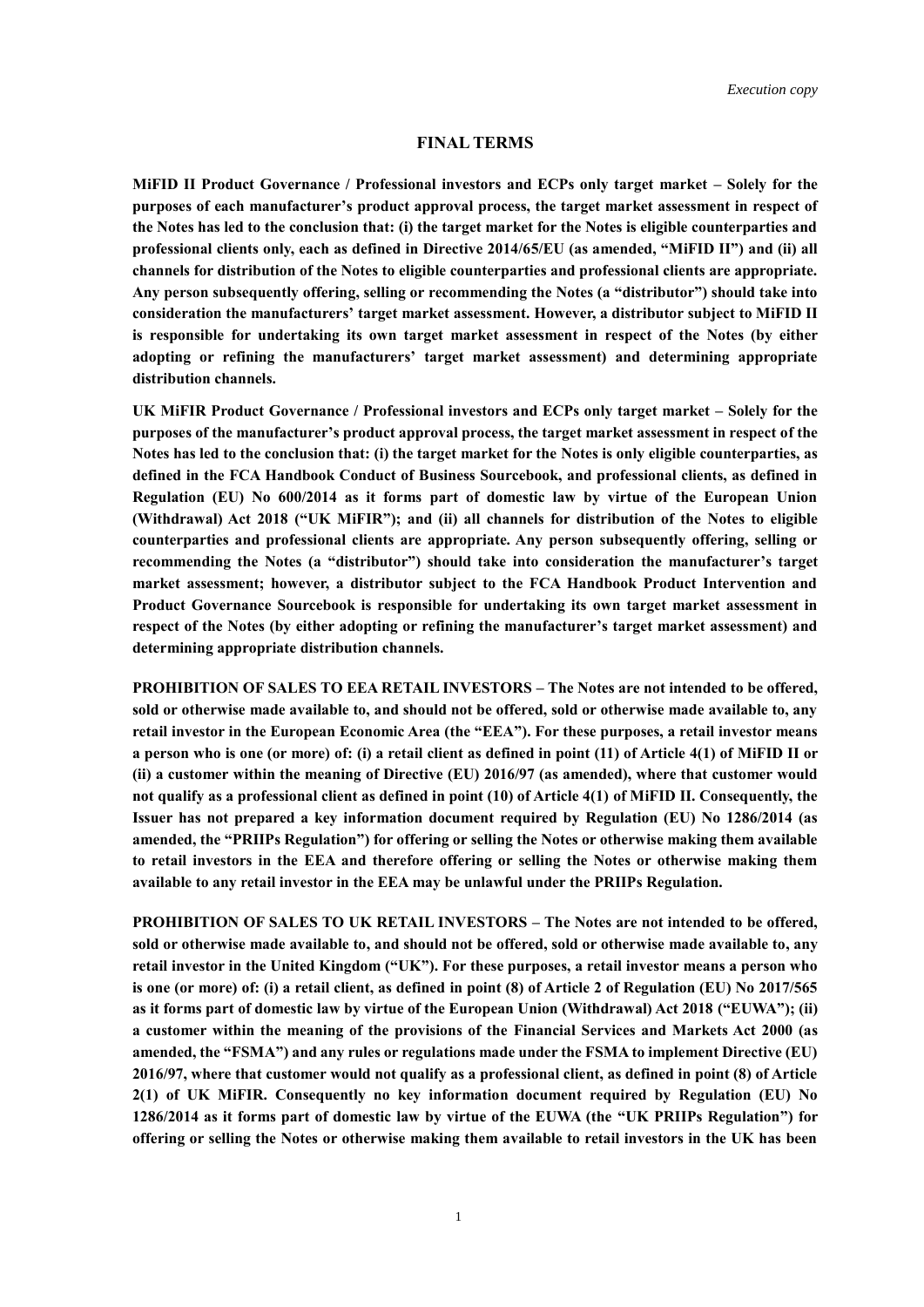**prepared and therefore offering or selling the Notes or otherwise making them available to any retail investor in the UK may be unlawful under the UK PRIIPs Regulation.**

**PROHIBITION OF SALES TO CONSUMERS – The Notes are not intended to be offered, sold or otherwise made available, and will not be offered, sold or otherwise made available, by any Dealer to any "consumer"(***consument/consommateur***) within the meaning of the Belgian Code of Economic Law (***Wetboek van economisch recht/Code de droit économique***), as amended.**

#### **Final Terms dated 19 January 2022**

## **KBC Group NV**

#### **(LEI: 213800X3Q9LSAKRUWY91)**

## **Issue of EUR 750,000,000 0.75% Fixed-to-Floating Rate Senior Notes due January 2028 under the EUR 15,000,000,000 Euro Medium Term Note Programme**

## **PART A — CONTRACTUAL TERMS**

Terms used herein shall be deemed to be defined as such for the purposes of the Conditions set forth in the base prospectus dated 1 June 2021 and the supplements to it dated 24 August 2021 and 16 November 2021, which together constitute a base prospectus (the "**Base Prospectus**") for the purposes of Regulation (EU) 2017/1129 (the "**Prospectus Regulation**"). This document constitutes the Final Terms of the Notes described herein for the purposes of Article 8 of the Prospectus Regulation and must be read in conjunction with the Base Prospectus (including any supplement thereto). Full information on the Issuer and the offer of the Notes is only available on the basis of the combination of these Final Terms and the Base Prospectus (including any supplement thereto). The Base Prospectus and any supplement thereto has been or will be published on the Issuer's website (www.kbc.com/en/investor-relations/debt-issuance/kbc-group.html).

| 1 | (i)  | Series Number:                                                                 | G00024                                                                 |
|---|------|--------------------------------------------------------------------------------|------------------------------------------------------------------------|
|   | (ii) | Tranche Number:                                                                | $\mathbf{1}$                                                           |
|   |      | (iii) Date on which Notes will be<br>consolidated and form a single<br>Series: | Not Applicable                                                         |
| 2 |      | Specified Currency:                                                            | Euro ("EUR")                                                           |
| 3 |      | <b>Aggregate Nominal Amount:</b>                                               | EUR 750,000,000                                                        |
|   | (i)  | Series:                                                                        | EUR 750,000,000                                                        |
|   | (ii) | Tranche:                                                                       | EUR 750,000,000                                                        |
| 4 |      | <b>Issue Price:</b>                                                            | 99.717% of the Aggregate Nominal Amount                                |
| 5 | (i)  | Specified Denominations:                                                       | EUR 100,000 and integral multiples of<br>EUR 100,000 in excess thereof |
|   | (ii) | <b>Calculation Amount:</b>                                                     | EUR 100,000                                                            |
| 6 | (i)  | Issue Date:                                                                    | 21 January 2022                                                        |
|   | (ii) | Interest Commencement Date:                                                    | <b>Issue Date</b>                                                      |
| 7 |      | <b>Maturity Date:</b>                                                          | Interest Payment Date falling in January 2028                          |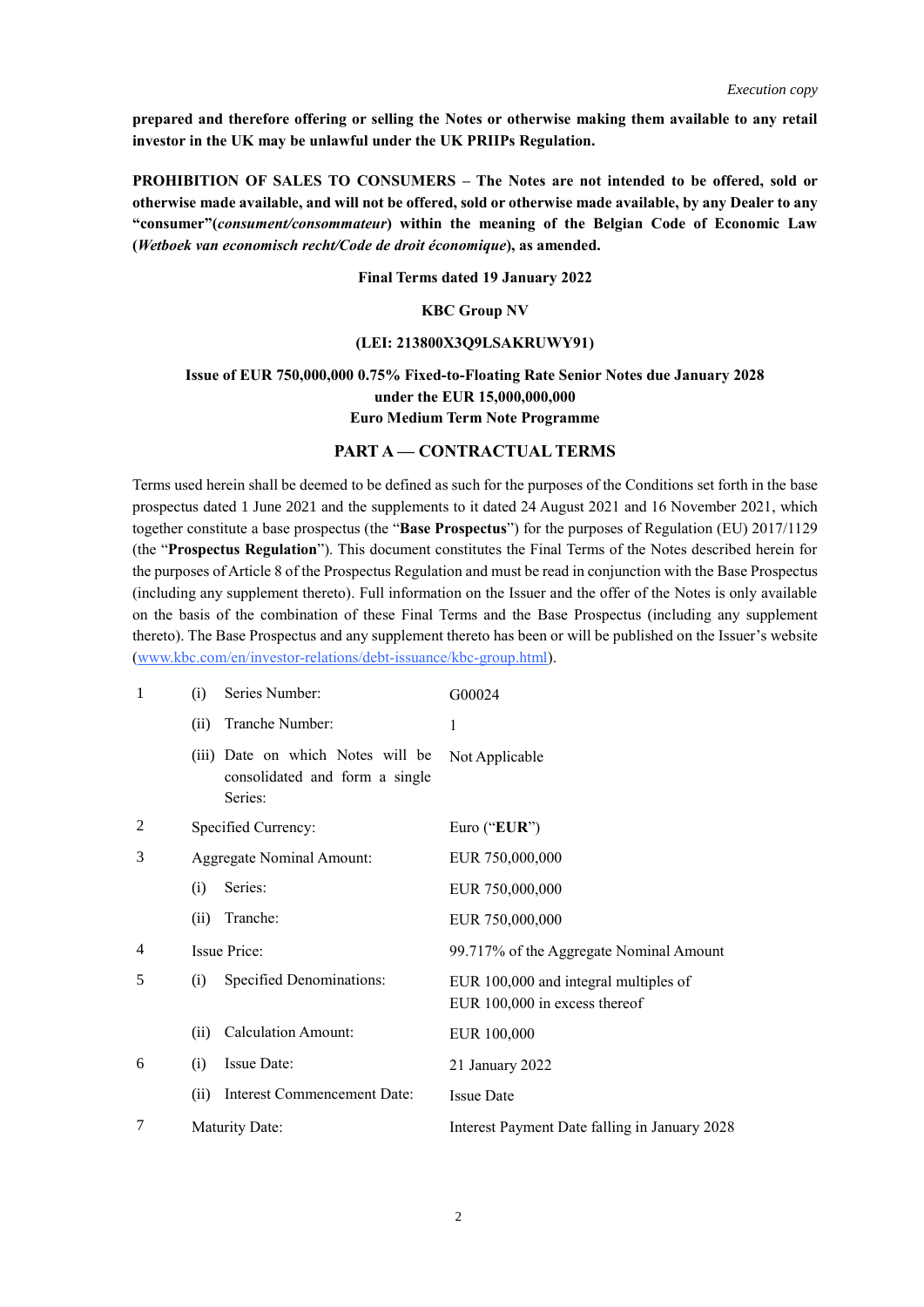| 8  | Interest Basis:                                                      | Fixed Rate in respect of the period from (and<br>including) the Interest Commencement Date to (but<br>excluding) the Optional Redemption Date.       |
|----|----------------------------------------------------------------------|------------------------------------------------------------------------------------------------------------------------------------------------------|
|    |                                                                      | Floating Rate in respect of the period from (and<br>including) the Optional Redemption Date to (but<br>excluding) the Maturity Date.                 |
| 9  | Redemption Basis:                                                    | Subject to any purchase and cancellation or early<br>redemption, the Notes will be redeemed on the<br>Maturity Date at 100% of their nominal amount. |
| 10 | Change of Interest Basis:                                            | Applicable                                                                                                                                           |
| 11 | Issuer Call Option:                                                  | Applicable<br>(further particulars specified below)                                                                                                  |
| 12 | Status of the Notes:<br>(i)                                          | Senior Notes                                                                                                                                         |
|    | Waiver of set-off in respect of<br>(ii)<br>Senior Notes:             | Condition 2(a)(ii): Applicable                                                                                                                       |
|    | (iii) Event of Default or Enforcement<br>in respect of Senior Notes: | Condition $10(a)$ : Not Applicable<br>Condition 10(b): Applicable                                                                                    |

# **PROVISIONS RELATING TO INTEREST (IF ANY) PAYABLE**

| 13 | <b>Fixed Rate Note Provisions</b>            | Applicable                                                                                                                                                                                                                                 |
|----|----------------------------------------------|--------------------------------------------------------------------------------------------------------------------------------------------------------------------------------------------------------------------------------------------|
|    | Rate(s) of Interest:<br>(i)                  | 0.75% per annum payable in arrear on each Interest<br>Payment Date                                                                                                                                                                         |
|    | Interest Payment Date(s):<br>(ii)            | 21 January in each year from and including 21<br>January 2023 until and including the Optional<br>Redemption Date.                                                                                                                         |
|    | (iii) Fixed Coupon Amount:                   | EUR 750 per Calculation Amount                                                                                                                                                                                                             |
|    | (iv) Broken Amount(s):                       | Not Applicable                                                                                                                                                                                                                             |
|    | Day Count Fraction:<br>(v)                   | Actual/Actual ICMA                                                                                                                                                                                                                         |
|    | (vi) Determination Dates:                    | 21 January in each year                                                                                                                                                                                                                    |
| 14 | <b>Fixed Rate Reset Note Provisions</b>      | Not Applicable                                                                                                                                                                                                                             |
| 15 | <b>Floating Rate Note Provisions</b>         | Applicable                                                                                                                                                                                                                                 |
|    | Interest Period(s):<br>(i)                   | Quarterly, with the first Interest Period commencing<br>on (and including) 21 January 2027, in each case<br>subject to adjustment in accordance with the<br>Business Day Convention set out in (v) below.                                  |
|    | Specified Interest Payment<br>(ii)<br>Dates: | 21 January, 21 April, 21 July, and 21 October, from<br>and including 21 April 2027 until and including the<br>Maturity Date, in each case subject to adjustment in<br>accordance with the Business Day Convention set<br>out in (v) below. |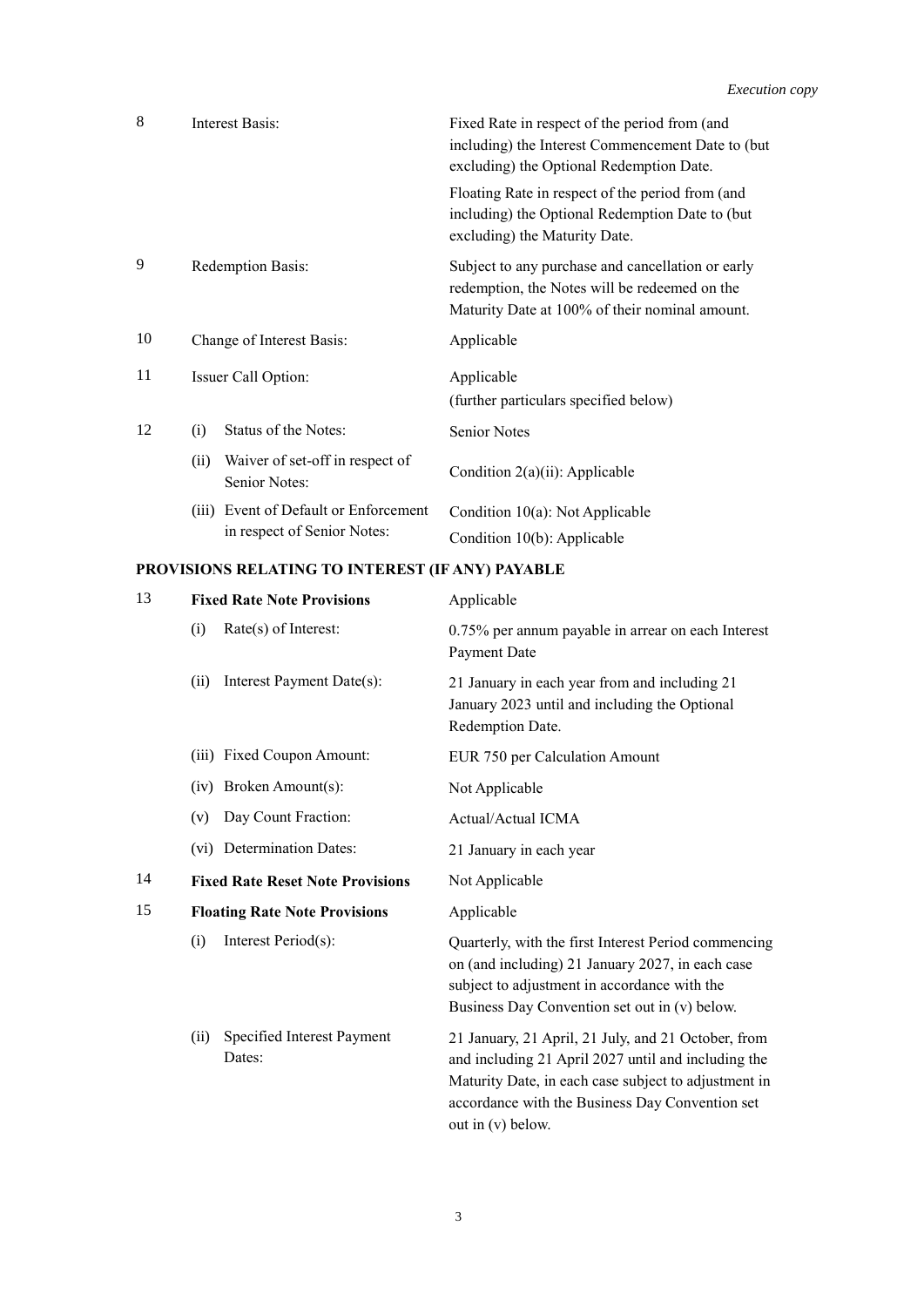|                                   | (iii) Interest Period End Date:                                                                                      | Not Applicable                                                                                                      |
|-----------------------------------|----------------------------------------------------------------------------------------------------------------------|---------------------------------------------------------------------------------------------------------------------|
|                                   | (iv) First Interest Payment Date:                                                                                    | 21 April 2027, subject to adjustment in accordance<br>with the Business Day Convention set out in $(v)$<br>below.   |
| (v)                               | Business Day Convention:                                                                                             |                                                                                                                     |
|                                   | Interest Period(s) and Specified<br><b>Interest Payment Dates:</b>                                                   | Following Business Day Convention                                                                                   |
|                                   | Interest Period End Date:                                                                                            | Not Applicable                                                                                                      |
|                                   | (vi) Additional Business Centre(s):                                                                                  | Not Applicable                                                                                                      |
|                                   | (vii) Manner in which the Rate(s) of<br>Interest is/are to be determined:                                            | <b>Screen Rate Determination</b>                                                                                    |
|                                   | (viii) Party responsible for calculating<br>the Rate(s) of Interest and<br>Interest Amount(s) (if not the<br>Agent): | Not Applicable                                                                                                      |
|                                   | (ix) Screen Rate Determination:                                                                                      | Applicable                                                                                                          |
|                                   | - Reference Rate:                                                                                                    | 3-Month EURIBOR                                                                                                     |
|                                   | - Interest Determination<br>$Date(s)$ :                                                                              | The second day on which the TARGET2 System is<br>open prior to the start of the relevant Interest Accrual<br>Period |
|                                   | - Relevant Screen Page:                                                                                              | Reuters page EURIBOR01 (or any successor or<br>replacement page)                                                    |
|                                   | - Relevant Time:                                                                                                     | 11:00 am (Brussels time)                                                                                            |
| (x)                               | ISDA Determination:                                                                                                  | Not Applicable                                                                                                      |
|                                   | (xi) Margin(s):                                                                                                      | $+0.70\%$ per annum                                                                                                 |
|                                   | (xii) Minimum Rate of Interest:                                                                                      | Not Applicable                                                                                                      |
|                                   | (xiii) Maximum Rate of Interest:                                                                                     | Not Applicable                                                                                                      |
|                                   | (xiv) Day Count Fraction:                                                                                            | Actual/360                                                                                                          |
| PROVISIONS RELATING TO REDEMPTION |                                                                                                                      |                                                                                                                     |

| 16 | <b>Tax Call Option</b>                                                            | Applicable              |
|----|-----------------------------------------------------------------------------------|-------------------------|
|    | Notice periods for Condition 4(b):                                                | Minimum period: 15 days |
|    |                                                                                   | Maximum period: 45 days |
| 17 | <b>Capital Disqualification Event</b>                                             | Not Applicable          |
| 18 | <b>Capital Disqualification Event</b><br>Variation                                | Not Applicable          |
| 19 | <b>Loss Absorption Disqualification</b><br><b>Event Variation or Substitution</b> | Applicable              |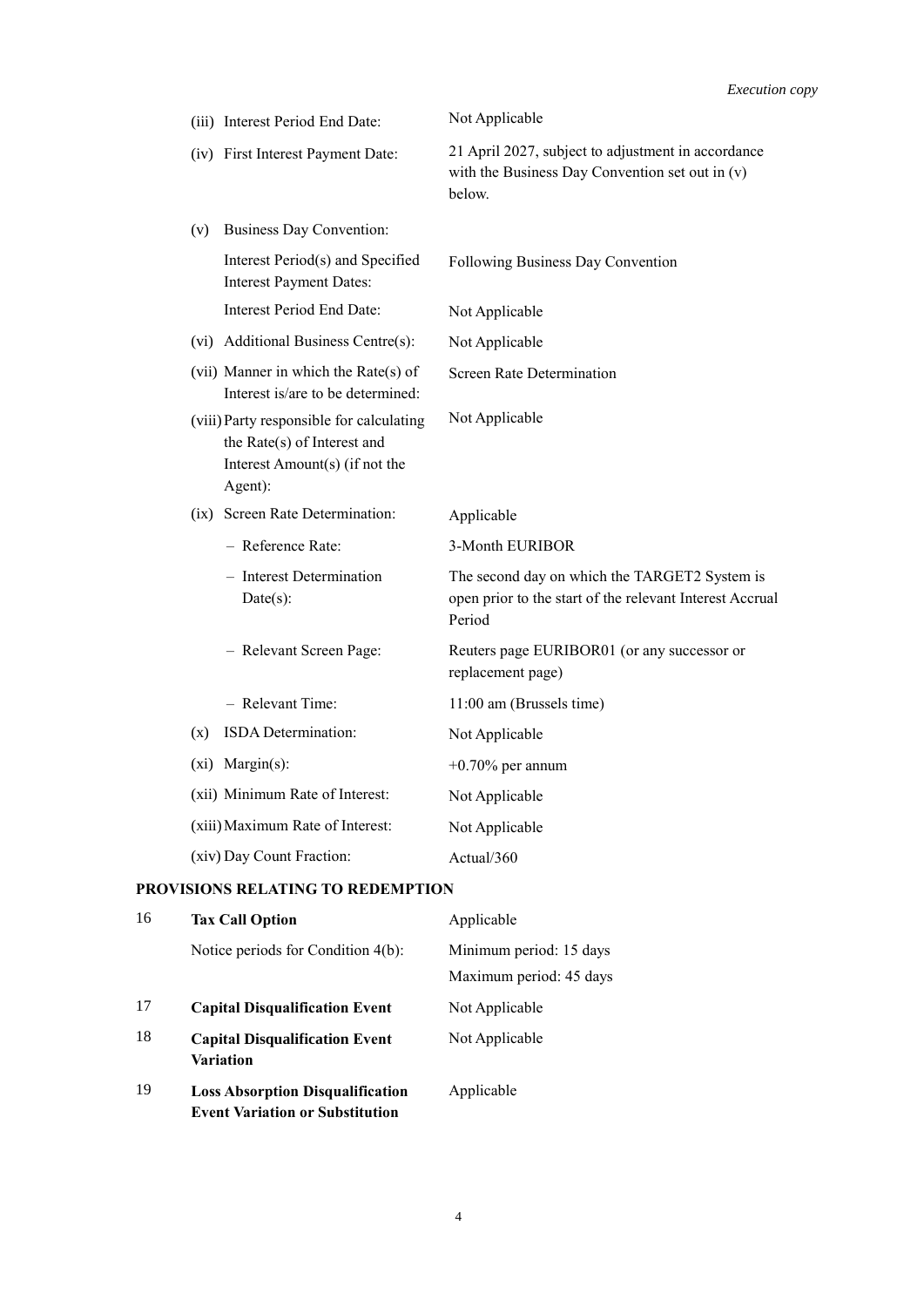| 20 | <b>Issuer Call Option</b>                                                                                                                                                                                                                                                                                                 | Applicable                                         |
|----|---------------------------------------------------------------------------------------------------------------------------------------------------------------------------------------------------------------------------------------------------------------------------------------------------------------------------|----------------------------------------------------|
|    | Optional Redemption Date(s):<br>(i)                                                                                                                                                                                                                                                                                       | 21 January 2027                                    |
|    | <b>Optional Redemption</b><br>(ii)<br>Amount(s):                                                                                                                                                                                                                                                                          | Early Redemption Amount                            |
|    | (iii) If redeemable in part:                                                                                                                                                                                                                                                                                              | Not Applicable                                     |
|    | (a) Minimum Callable Amount:                                                                                                                                                                                                                                                                                              | Not Applicable                                     |
|    | (b) Maximum Callable Amount:                                                                                                                                                                                                                                                                                              | Not Applicable                                     |
|    | (iv) Notice period:                                                                                                                                                                                                                                                                                                       | Minimum period: 15 days                            |
|    |                                                                                                                                                                                                                                                                                                                           | Maximum period: 45 days                            |
| 21 | <b>Loss absorption Disqualification</b><br><b>Event in respect of Senior Notes</b>                                                                                                                                                                                                                                        | Condition 4(e): Applicable from the Issue Date     |
|    | Notice periods for Condition 4(e):                                                                                                                                                                                                                                                                                        | Minimum period: 30 days<br>Maximum period: 60 days |
| 22 | <b>Final Redemption Amount</b>                                                                                                                                                                                                                                                                                            | EUR 100,000 per Calculation Amount                 |
| 23 | <b>Early Redemption Amount</b>                                                                                                                                                                                                                                                                                            |                                                    |
|    | Early Redemption Amount(s)<br>payable on redemption following a<br>Tax Event, following a Capital<br>Disqualification Event (in the case of<br>Subordinated Tier 2 Notes),<br>following a Loss Absorption<br>Disqualification Event (in the case of<br>Senior Notes) or on event of default<br>or other early redemption: | EUR 100,000 per Calculation Amount                 |

## **GENERAL PROVISIONS APPLICABLE TO THE NOTES**

## 24 **Form of Notes** Dematerialised form

## **THIRD PARTY INFORMATION**

The Issuer accepts responsibility for the information contained in these Final Terms. The brief explanations on the meanings of the ratings in paragraph 2 of Part B of these Final Terms have been extracted from www.standardandpoors.com, www.moodys.com and www.fitchratings.com (the "**Relevant Websites**"). The Issuer confirms that such information has been accurately reproduced and that, so far as it is aware, and is able to ascertain from information published on each of the Relevant Websites, no facts have been omitted which would render the reproduced information inaccurate or misleading.

Signed on behalf of the Issuer:

Frederik Vyncke<br>Manager Wholesale Funding

 $\sqrt{\mu}$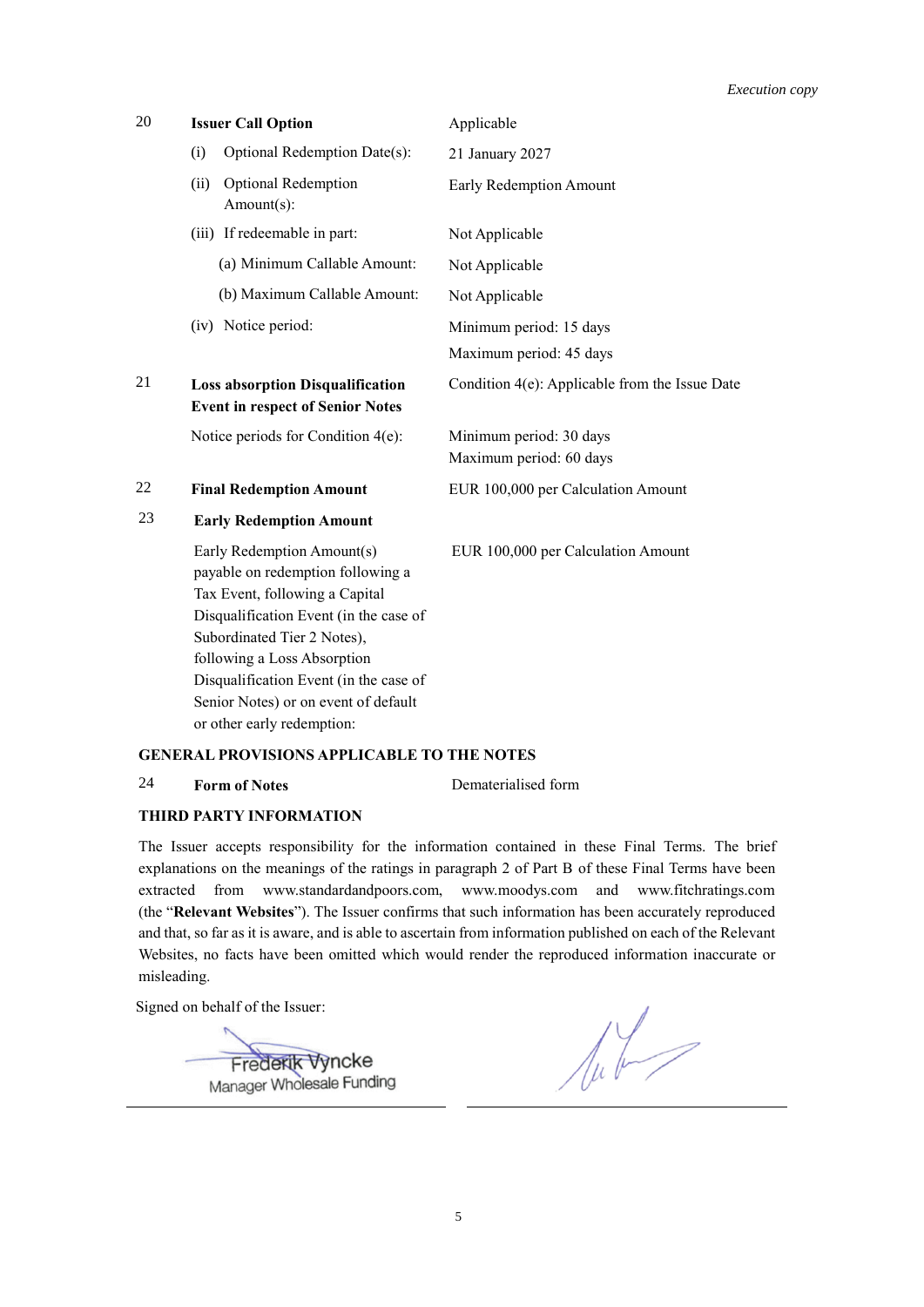By: FREDERIK VYNCKE

Duly authorised

FREDERIK VYNCKE By: INNOCENZO SOI

Duly authorised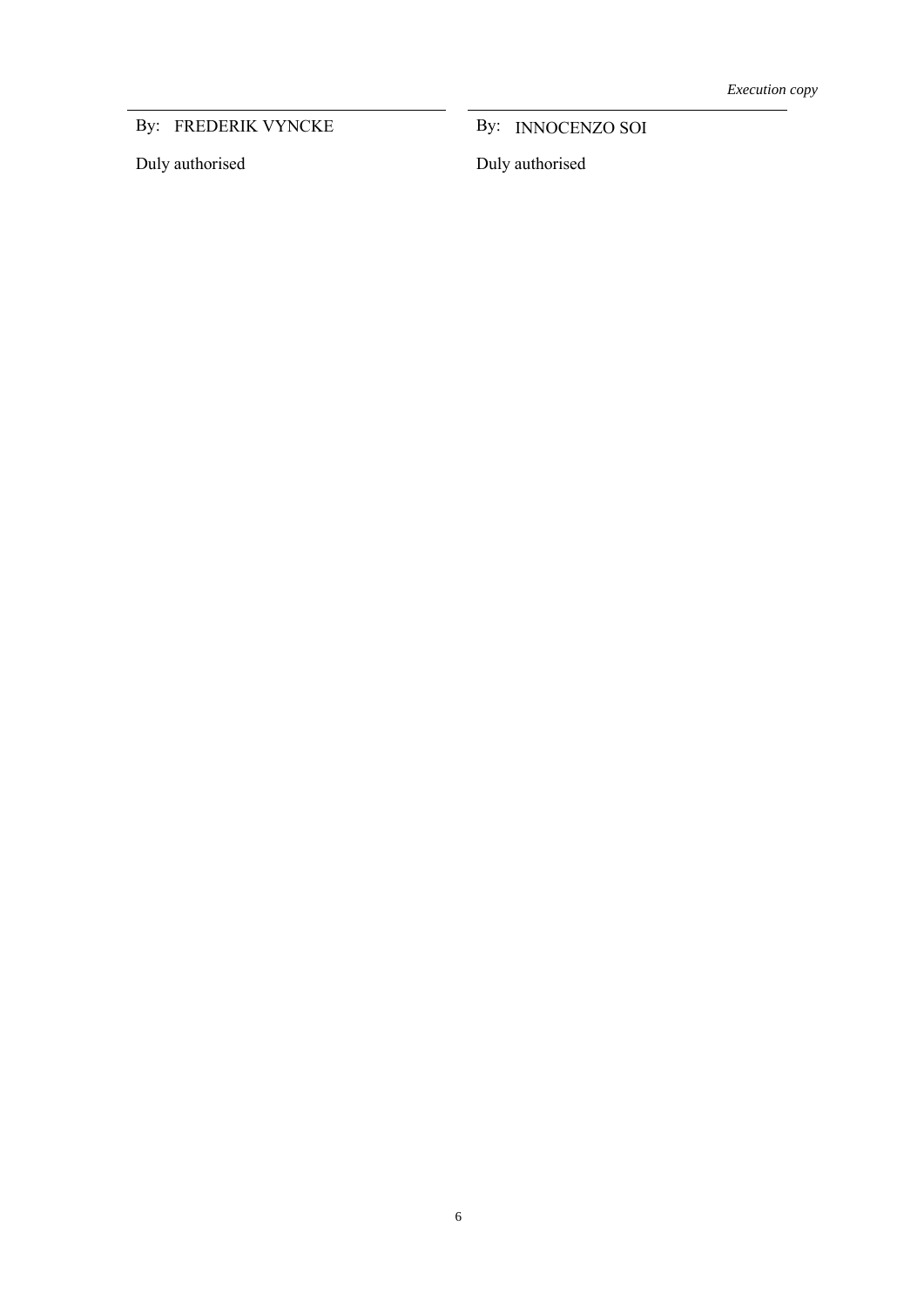## **PART B – OTHER INFORMATION**

## 1 **LISTING AND ADMISSION TO TRADING**

- 
- (ii) Estimate of total expenses related to admission to trading

(i) Admission to trading: Application has been made by the Issuer (or on its behalf) for the Notes to be admitted to trading on Euronext Brussels with effect from the Issue Date.

EUR 5,700.

2 **RATINGS** The Notes to be issued are expected to be rated: S&P Global Ratings Europe Limited ("**S&P**"): A-

> Moody's France S.A.S. ("**Moody's**"): Baa1 Fitch France S.A.S. ("**Fitch**"): A

S&P is established in the EU and registered under Regulation (EU) No 1060/2009 (as amended, the "**CRA Regulation**"). As defined by S&P, an 'A' rating means that the obligations of the Issuer are more susceptible to the adverse effects of changes in circumstances and economic conditions than obligations in higher-rated categories. However, the Issuer's capacity to meet its financial commitments on the obligation is still strong. The addition of a plus (+) or minus (-) sign shows the relative standing within the major rating categories.

Moody's is established in the EU and registered under the CRA Regulation. As defined by Moody's, a 'Baa' rating means that the obligations of the Issuer under the Notes are judged to be medium-grade and subject to moderate credit risk and as such may possess certain speculative characteristics. The modifier 1 indicates that the obligation ranks in the higher end of its generic rating category; the modifier 2 indicates a mid-range ranking; and the modifier 3 indicates a ranking in the lower end of that generic rating category.

Fitch is established in the EU and registered under the CRA Regulation. As defined by Fitch, an 'A' rating indicates that in respect of the obligations of the Issuer under the Notes expectations of credit risk are currently low. The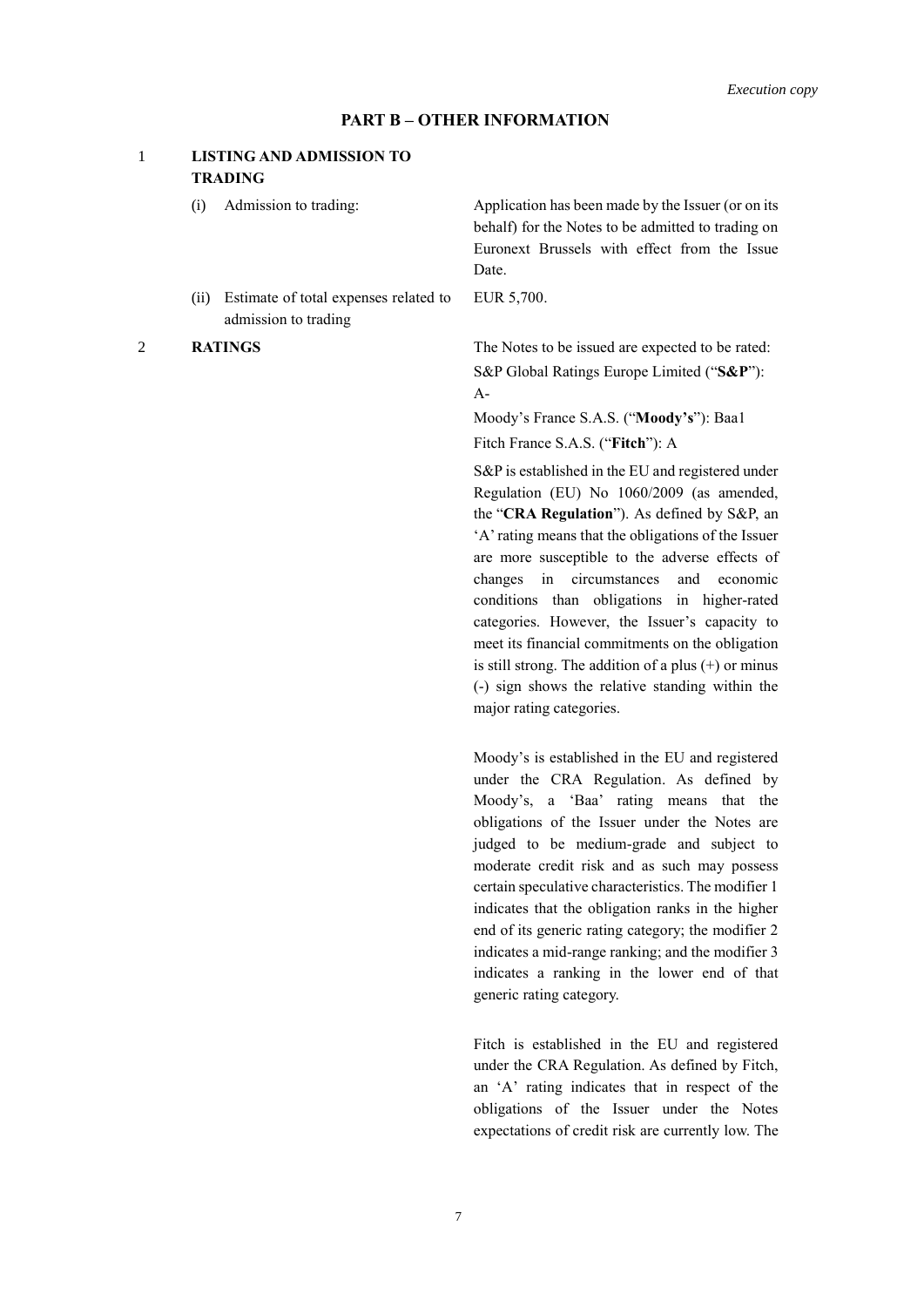capacity for payment of financial commitments is considered strong. This capacity may, nevertheless, be more vulnerable to adverse business or economic conditions than is the case for higher ratings.

A security rating is not a recommendation to buy, sell or hold securities and may be subject to suspension, reduction or withdrawal at any time by the assigning rating agency.

## 3 **INTERESTS OF NATURAL AND LEGAL PERSONS INVOLVED IN THE ISSUE**

Save as discussed in "*Subscription and Sale*" and "*General Information*" of the Base Prospectus, so far as the Issuer is aware, no person involved in the issue of the Notes has an interest material to this issue.

## 4 **REASONS FOR THE OFFER AND ESTIMATED NET AMOUNT**

|   | Reasons for the offer:<br>Estimated net amount: |                           | See "Use of Proceeds" in the Base Prospectus      |  |
|---|-------------------------------------------------|---------------------------|---------------------------------------------------|--|
|   |                                                 |                           | EUR 746,002,500                                   |  |
| 5 | YIELD                                           |                           |                                                   |  |
|   |                                                 | Indication of yield:      |                                                   |  |
|   | (i)                                             | Gross yield:              | 0.8082 per cent. per annum                        |  |
|   |                                                 |                           | The yield is calculated on the basis of the Issue |  |
|   |                                                 |                           | Price, the Rate of Interest applicable from and   |  |
|   |                                                 |                           | including the Interest Commencement Date until    |  |
|   |                                                 |                           | and excluding the Optional Redemption Date. It    |  |
|   |                                                 |                           | is not an indication of future yield.             |  |
|   | (ii)                                            | Net yield:                | Not Applicable                                    |  |
|   |                                                 | Maximum yield:            | Not Applicable                                    |  |
|   |                                                 | Minimum yield:            | Not Applicable                                    |  |
| ╭ |                                                 | HIGRADIA INDEREGE D. (BEG |                                                   |  |

## 6 **HISTORIC INTEREST RATES**

Details of historic EURIBOR rates can be obtained from Reuters.

# 7 **OPERATIONAL INFORMATION**

| (i) | ISIN:                                                                                                                                                                                                 | BE0002839208             |
|-----|-------------------------------------------------------------------------------------------------------------------------------------------------------------------------------------------------------|--------------------------|
|     | (ii) Common Code:                                                                                                                                                                                     | 243620228                |
|     | (iii) Any clearing system(s) other than Not Applicable<br>the Securities Settlement System,<br>Euroclear Bank SA/NV<br>and<br>Clearstream Banking, S.A. and the<br>relevant identification number(s): |                          |
|     | (iv) Delivery:                                                                                                                                                                                        | Delivery against payment |
|     | (v) Names and addresses of additional<br>Agent(s) $(if any):$                                                                                                                                         | Not Applicable           |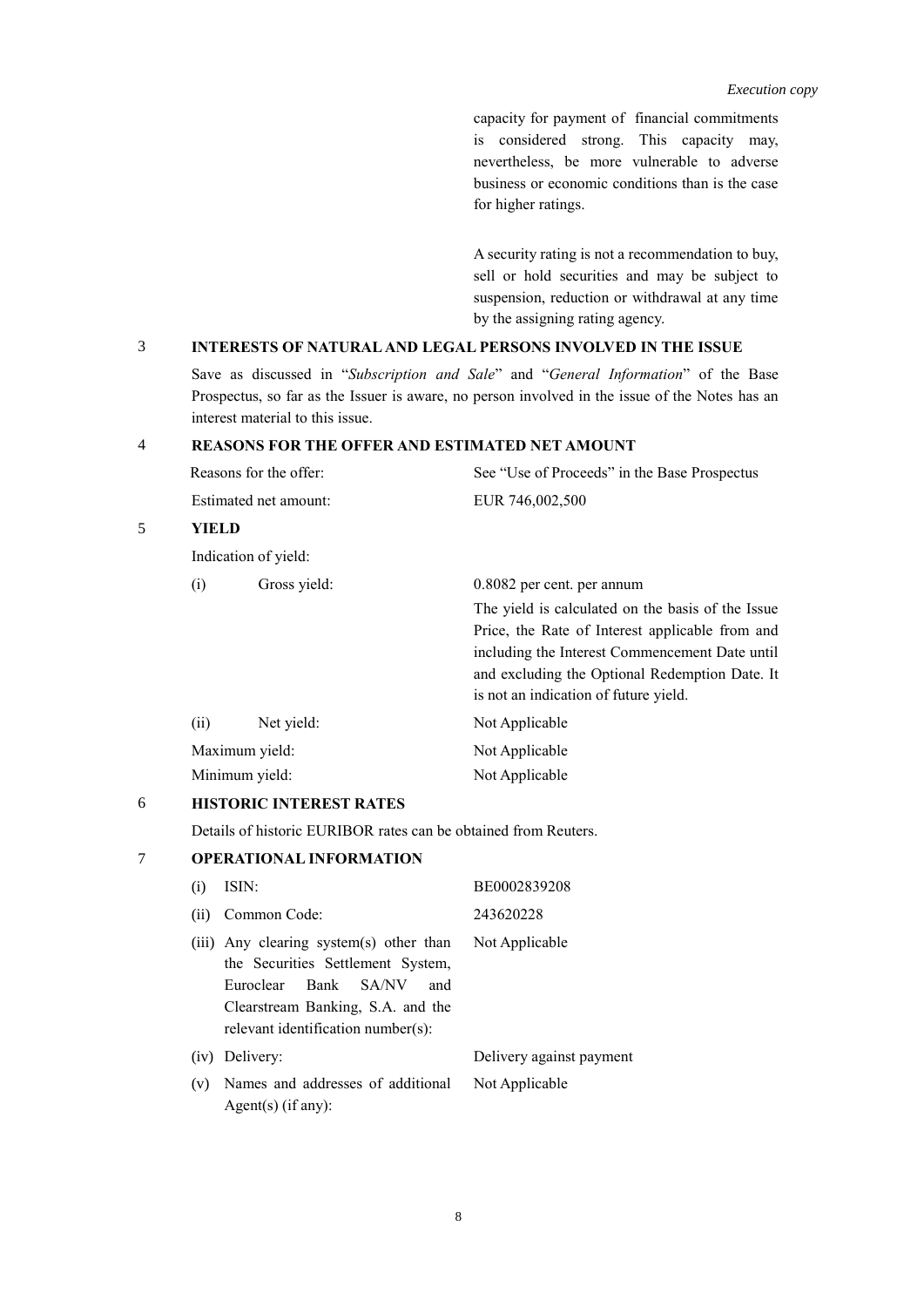- (vi) Name and address of the Calculation Agent when the Calculation Agent is not KBC Bank NV:
- (vii) Intended to be held in a manner which would allow Eurosystem eligibility:
- 

Not Applicable

No

(viii)Relevant Benchmark: EURIBOR is provided by the European Money Markets Institute ("**EMMI**"). As at the date hereof, EMMI appears in the register of administrators and benchmarks established and maintained by ESMA pursuant to Article 36 (Register of administrators and benchmarks) of Regulation (EU) 2016/1011 (the "**Benchmark Regulation**").

## 8 **DISTRIBUTION**

- (i) Method of distribution: Syndicated
- (ii) If syndicated:
	- (A) Names and addresses of the Joint Lead Managers:

Bayerische Landesbank Brienner Strasse 18 80333 Munich Germany

BNP Paribas 16, boulevard des Italiens 75009 Paris France

Deutsche Bank Aktiengesellschaft Mainzer Landstr. 11-17 60329 Frankfurt am Main Germany

Goldman Sachs International Plumtree Court 25 Shoe Lane London EC4A 4AU United Kingdom

KBC Bank NV Havenlaan 2 B-1080 Brussels Belgium